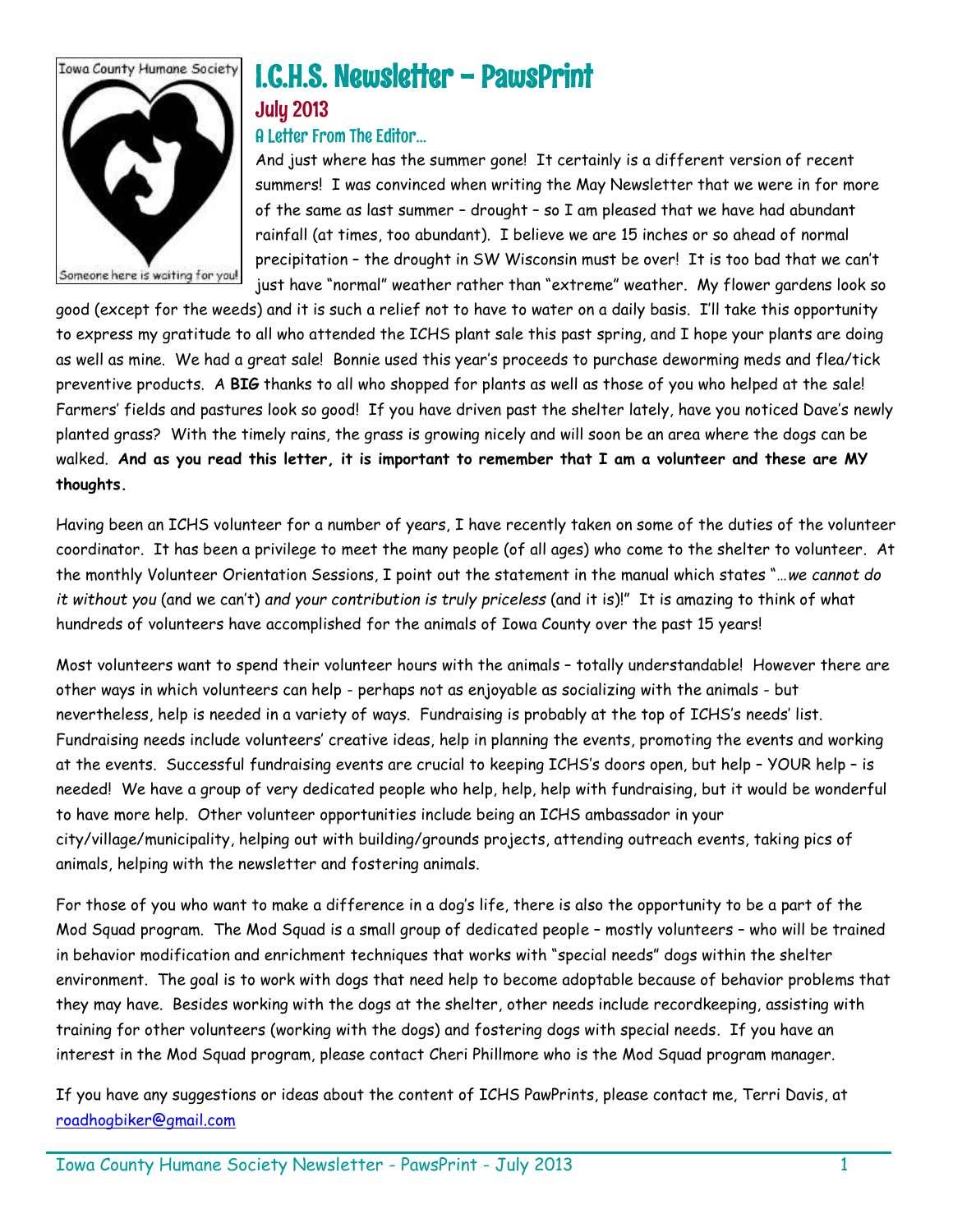# Upcoming Fundraising Events

#### **Food Booth (Lands'End Warehouse Sale)**

On **Wednesday, July 31st**, ICHS volunteers will be responsible for the food booth at the Annual Lands' End Sale Event which is held at Harris Park in Dodgeville. ICHS volunteers will be at the booth from 6 a.m. until 7 p.m. providing shoppers an opportunity to have breakfast, lunch or a snack. ICHS's participation at this event is a financially significant event for the shelter. The menu features pulled pork sandwiches, turkey dressing sandwiches, hot dogs and pizza along with baked goods, pies (enjoy a slice or purchase an entire pie for the family), granola/yogurt parfaits, fruit, soda and water. A few volunteers are still needed to work shifts throughout the day, but donations of baked goods, pies and fruit are especially needed. Anyone who is interested in helping with the food booth can contact Cheri at ICHS. For those of you who enjoy "eating out" (whether you are shopping or not) please stop by our booth and have a bite to eat while helping the ICHS animals.

#### **Dairyland Dare**

**Saturday, August 10<sup>th</sup>, is the annual Dairyland Dare bike event. ICHS earns money when our volunteers help** provide support for riders participating in this ride. The more hours we volunteer, the more \$\$ we earn for the animals who depend on ICHS until they find their forever home. Anyone who is interested in volunteering at the Dare should contact Cheri at ICHS.

#### **Wright Stuff Century Ride**

**Sunday, September 1st**, is the Wright Century Bike event. Similar to the Dairyland Dare, ICHS volunteers help earn money for ICHS. Shifts are available at Unity Chapel outside of Spring Green and in Barneveld. If you have the time on this busy Labor Day weekend, this is another great way to help ICHS.

#### **Feast for the Beasts**

**Sunday, September 8th ,** is the date for our 2nd annual Feast for the Beasts event. This event is in the planning stages, but it will be similar to last year's event. Last year we had vendors set up for a flea market on the front lawn, a live auction with a variety of items to be auctioned off and a food booth. Some other activities being organized will be music, a petting zoo and a cake walk. Volunteers will also be needed to make this event a successful endeavor. For more information, check the website as the date draws near or contact Cheri at ICHS.

#### May & June Adoptions

| May Cats            | May Dogs | June Cats | June Dogs |
|---------------------|----------|-----------|-----------|
| Moo-moo             | Leo      | Patrick   | Frodo     |
| Bessie              | Kiwi     | Ruta      | Cricket   |
| Bug <mark>⊙</mark>  | Ford     | Blake     | Filippe   |
| Sylvia <sub>c</sub> | Sarah    | Malorie   | Piper     |
| Jared               | Portia   | Raven     | Tiffany   |
| Edan                | Prince   | Micah     | Monty     |
| Samuel              | Nina     | Sulu      | Maddie    |
| Smudge <sup>c</sup> | Jake     | Olivi     | Jingles   |
| Kyle                | Lilly    | Martina   | Matilda   |
| Pebbles             | Oreo     | Tori      |           |
|                     |          | Ernie     |           |
|                     |          | Kayla     |           |
|                     |          | Lacey     |           |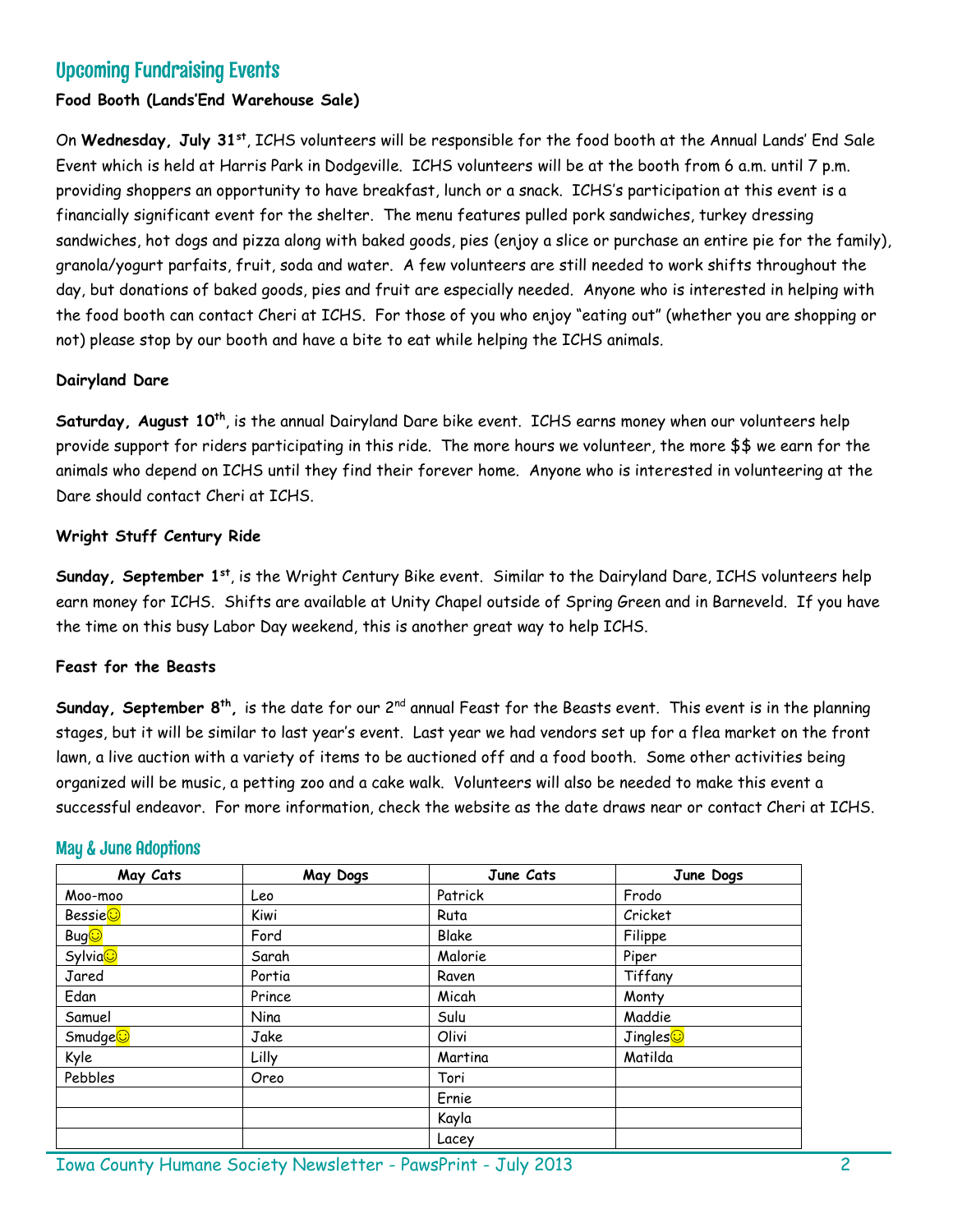# Special Pets

We all know that all animals are 'special' but the animals featured in this section are indeed special. These are 'special needs' animals. The special person/family who adopts one of these animals knows that this may/may not be the long-term relationship which we hope for when we open our hearts and homes to a new family member. These animals 'forever homes' with us may be just for a short time before they move on…But, nevertheless, these animals need a home and a loving family just as we all do. Are you possibly the family that could provide a home for one of these animals? If not, do you know of a family who could provide a loving home for these animals? If so, please come out to ICHS and find out more about these animals from the ICHS staff.

#### **Cameron & Limbo**



In the last Newsletter, it was announced that Cameron was our only FIV+ (Feline Immune-deficiency Virus) kitty **–** well, our FIV+ population has doubled – Limbo is also FIV+, but that's OK! FIV cats are "normal" cats– it's just that these two guys have a virus (FIV) which affects the immune system – but slowly – over a period of years! So these kitties should live long and normal lives! **Cameron** is a handsome, active, playful guy who loves attention. He has been at ICHS for well over a year. **Limbo** is a good-looking gray guy

who also loves attention; he has only been at ICHS for a few weeks. If it wasn't for the

FIV+ sign on their cages, you wouldn't have a clue that they have the FIV virus! Although we call these guys "special", there really are no special considerations when adopting them. They must be kept indoors. They may live with other cats since FIV is not easily passed between cats (it would be best if your other cat(s) are good-natured and amicable to a new pal). FIV is primarily spread by serious bite wounds so if you have other cats, it is important to properly introduce either Cameron or Limbo to the others (but you would do that with any cat that you bring home). It is also important to keep them free from stress so a quiet home



would be best. Cameron is about two years old and so he should be a part of your family for many years to come. Limbo, likewise, is a young cat. Is it possible that YOU just might be the special family that these guys are looking for?  $\odot$  So ... Cameron and Limbo need homes!

#### **Lance, Wilbur & Frieda**



**Lance, Wilbur** and **Frieda** are FeLV (Feline Leukemia Virus) kitties. Lance has been at ICHS for awhile (on the Top Ten list). He is a handsome, playful orange tabby with a wonderful personality. Although he can be a "lap-cat extraordinaire" there are times when he prefers his solitude. Wilbur is a handsome beige kind of guy. He has been with us less than a year and needs more practice being with people (he is a bit "rough around the edges") – but Lance

has been a wonderful mentor for him. Lance and Wilbur live in one of the community cat rooms and are engaged in a "bromance". They truly are "best buds" and it is

hoped that they can be adopted together!!! Frieda, a beautiful gray lady, has only been at ICHS a few months. She is so affectionate and only wants "lap time" when she is taken out of her cage. Frieda was in the community cat room with the guys, but she decided that she wanted no part of them – so she

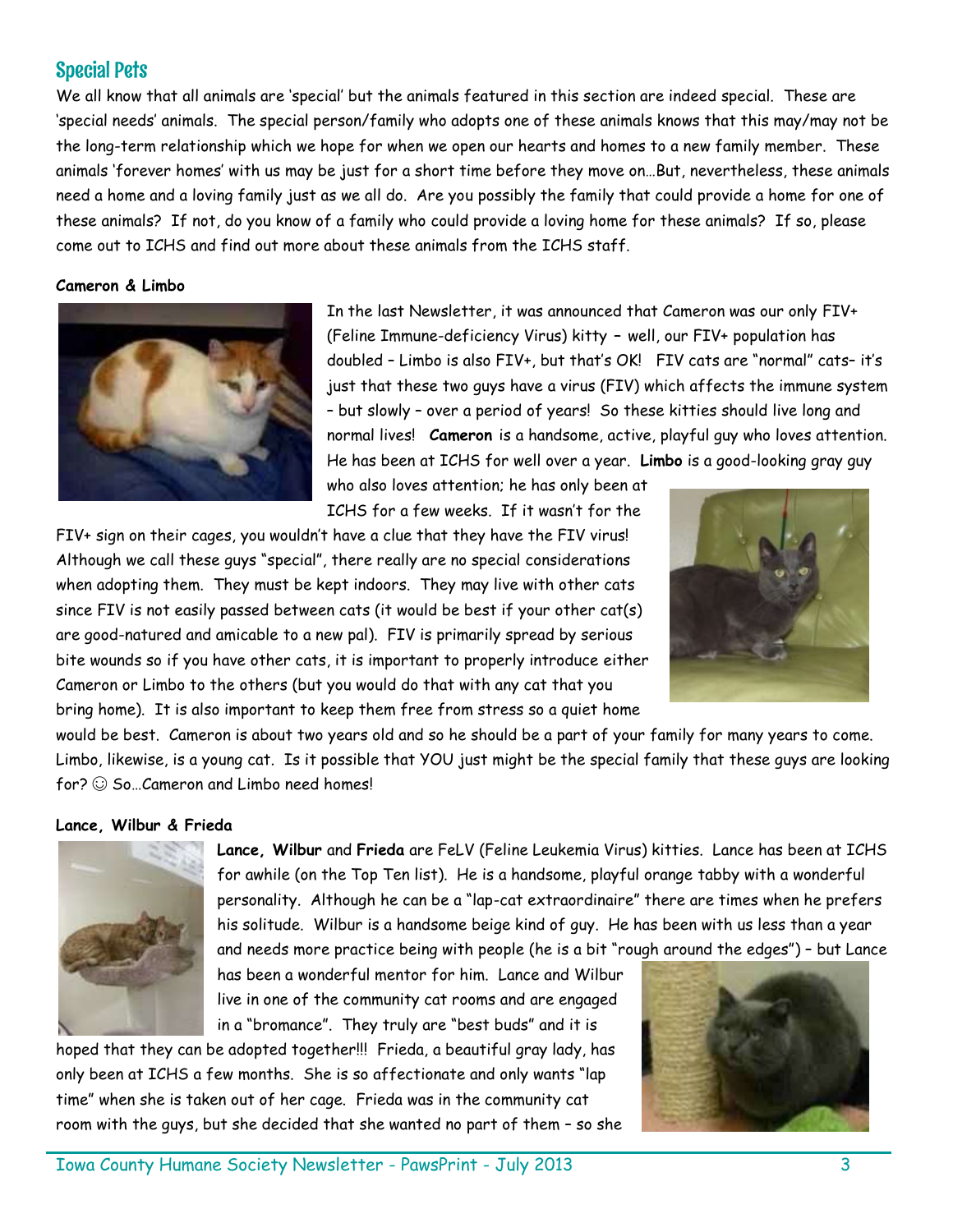is back in a cage. FeLV cats are harder to place in homes than FIV cats. If you only want one cat, any of these would be perfect – but it would be absolutely WONDERFUL if Wilbur and Lance could go to the same home to continue their "bromance"! FeLV cats must be only cats (they can live with other FeLV cats) and they must be kept indoors. FeLV cats may be asymptomatic (free from symptoms) for years and will hopefully live relatively long lives. So…if you are looking for a kitty companion, these kitties are looking for YOU!



#### **Gregory**

**Gregory** is so special that he gets his own category! He tested positive for both FeLV and FIV. Now don't let that deter you from making Gregory a part of your family! As mentioned earlier, as long as Gregory is kept indoors, is an only cat and lives in a stress-free environment (as much as possible), he should be with your family for many years to come. Gregory has only been at ICHS for a short time. Although he is very friendly and affectionate, he hasn't had a lot of opportunities to interact with people (he was a barn cat), so he needs YOU to show him what a

loving relationship is all about. So…Gregory needs a home.

#### **Vegas**

**Vegas** is considered a special kitty because of her 'catitude'. She is one of those cats who is difficult to place. Anyone who knows cats is aware that most Tortis and Calicoes are known for their "temperaments". It is believed



that she will do fine once adopted, but that's the problem – how do you get someone to adopt her because she can be a bit "scary" if she doesn't know you! Vegas is approximately 5-6 years old. She had been abandoned by her previous owner and has been at ICHS for three years. She was very scared and confused when she came to the shelter. She lives in the quiet *Catnip Lounge* where she is somewhat isolated from noise and people. However living in this quiet room also means that she doesn't have a lot of contact with people and so people who are

looking for their 'forever' cat never meet Vegas. But…there is a sign on her cage which says "Staff Only" which would deter most people from adopting her anyway. Now, it's not that Vegas isn't friendly – she's just "choosy". She even prefers some staff to others. The main problem occurs when it's time for her to return to her cage. She is declawed in the front so scratching is not an issue and I don't believe she has ever bitten anyone. She just hisses and vocalizes a bit. She apparently does well with other cats. Vegas is like other 'hard to place' cats which we have had at the shelter (most of them being Torties and Calicoes) in that once they go to a home, they do very well. An experienced 'cat-family' living in a quiet household is exactly what Vegas needs. So…Vegas needs a home.

#### **Packman**

**Packman** is a very special guy, but he's only special because he's special (as all cats are). Packman is a young, handsome, long-haired black cat. He lost one of his ears due to frostbite, but that just adds to his charm. Packman has the distinction of being the first stray cat to be brought to our new shelter because he was the last cat brought in at the old shelter on Bennett Road. Actually he had been there for awhile. He had been living in the storage shed to the west of the main building. We were cleaning the shed out when Packman was discovered hiding in a box. Upon being discovered, he raced to the open door. The door was slammed shut just in the nick



of time and then it was just a matter of patience and perseverance before Bonnie was able to catch him. Packman settled into the shelter routine quickly, however after two years, he is still a bit timid/shy when he first meets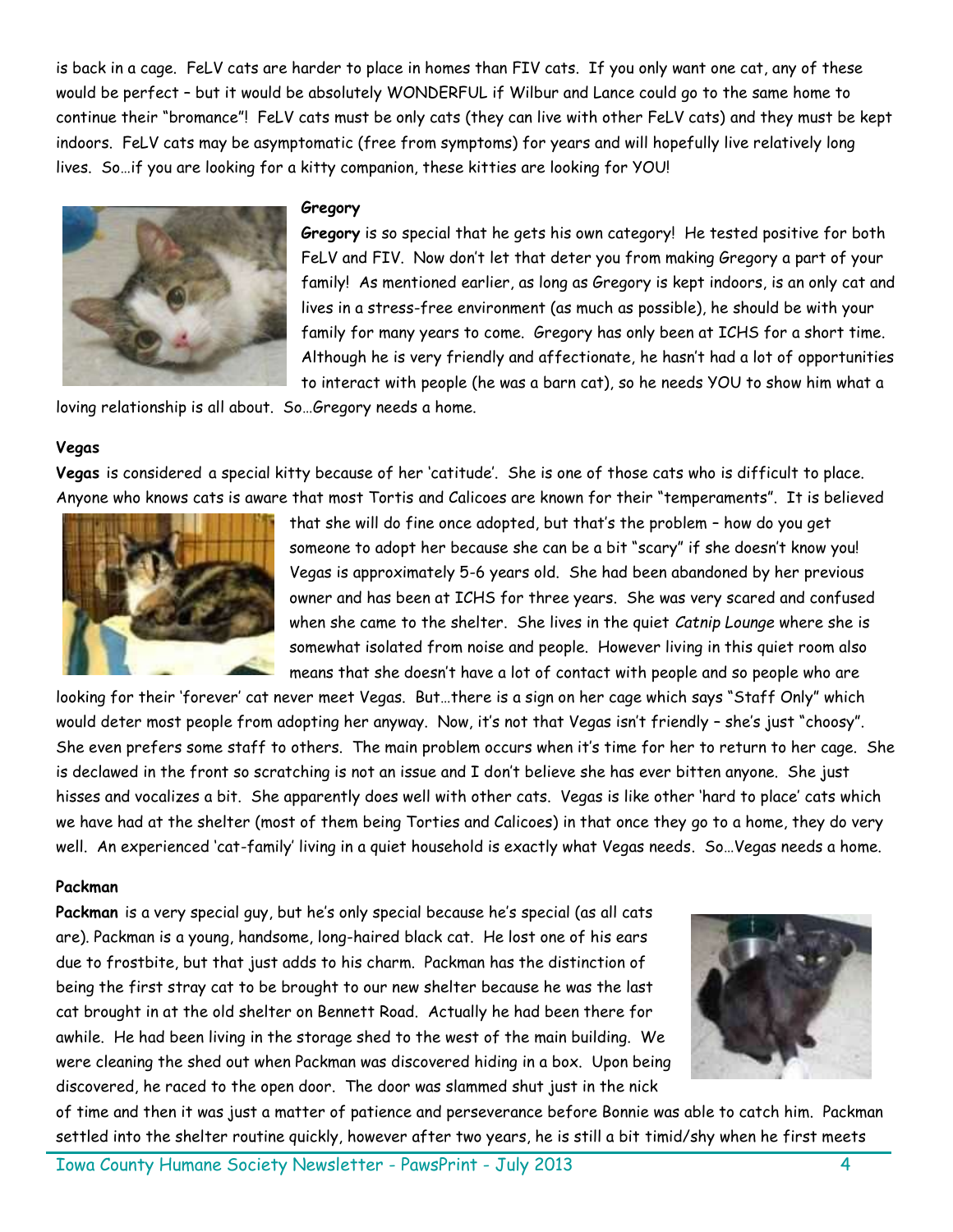someone. Packman was temporarily fostered for a few months two winters ago and he did well. He does get along with most cats. He does need a special diet as he was diagnosed with urinary issues last spring. Upon diagnosis of the problem, Packman was put on a special diet and he is doing fine. Packman would do best in a quieter household as loud noises tend to frighten him. So…Packman needs a home.



#### **Buddy**

Buddy is a 5-6 year-old Lab who LOVES life, LOVES people and **LOVES and LIVES** to fetch. Buddy has only been at ICHS for a short time. There are two concerns regarding Buddy. He has been diagnosed with Lyme disease and he never knows when to stop playing! He is undergoing treatment for Lyme disease, but what to do about his addiction to play??? Compounding the problem is that he is a big guy – 90 pounds – and probably needs to lose a few pounds. He has had a few episodes where it appeared that he may have been on the verge of heat exhaustion. Warm temps plus an overweight dog plus **play, play, play** just doesn't add up to a good outcome! Buddy was fostered for a short time (shelter life is stressful for this big guy) and he had absolutely no problems while with the foster family; he got along fine with the family's dog. Emily (foster mom)

mentioned that he would walk around with several toys in his mouth – dropping them all at her feet and allowing her to select the "toy of choice"! So…Buddy needs a home – a "forever" home is what Buddy ultimately needs but a temporary foster home would certainly be helpful until he recovers from the Lyme disease.



# Crossing over that bridge…

It is never easy to say "goodbye" to our friends and family, but please note that your adopted pet has touched many lives. When your pet crosses the Rainbow Bridge, feel free to let us know about your loved one's passing…

#### **Ruby Sue**

**Ruby Sue** had to be euthanized due to an injury which she sustained last month at the shelter. Although a few families had shown an interest in her, she never found her forever family. Ruby Sue had been at the shelter for approximately 1  $\frac{1}{2}$  years. One of the last times that I walked her, a rabbit jumped out of a brush pile right in front of us and headed north. After a moment of hesitation, the chase was on – Ruby Sue was so



excited. We followed the rabbit's scent across the yard; it was difficult to stop the "hunt" – not because Ruby Sue wasn't manageable but because I knew that she so wanted to continue after the rabbit! Ruby Sue, you are missed…

#### **Chowder, Rusty & Xander**

These three dogs are what I consider "**if only**" dogs. If only:

 The "breeder" of these dogs would have realized what he/she was doing by selling/giving these dogs to families who perhaps shouldn't have had this type of dog in the first place.